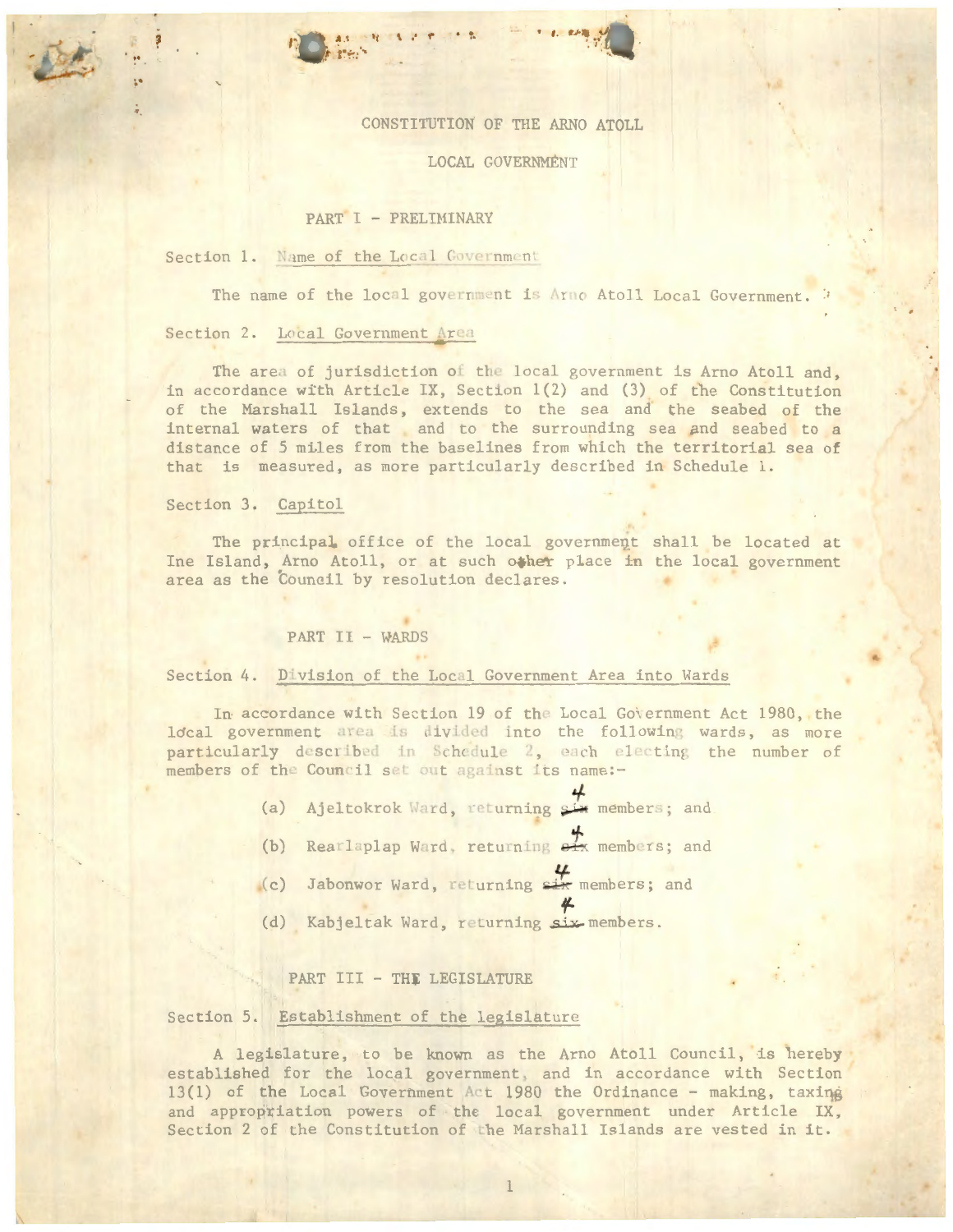# Section 6. Membership and elections

**flo** 

•

·-

- (1) The Council shall consist of  $29$  members, being -
	- (a) the 24 members elected by the wards, as specified in Section 4; and
	- (b) the two Nitijela representatives, sitting as ex officio members; and

 $2l$ 

- ( c) one member representing the Iroij Laplap appointed by the iroij having iroij laplap rights on Arne Atoll; and
- (d) one member from the side of Arno having no iroij laplap; and
- (e) the Mayor as provided in Section 16 as an ex officio members.

(2) The ward members referred to in Subsection  $(1)$  (a) shall be elected by ballot by eligible voters as provided for by Sections 13 and 23 of the Local Government Act 1980.

(3) The members referred to in Subsection (l)(d) shall be elected by consensus by the state of those wetos on Arno having no iroij laplap.

 $(4)$  The first general election of members referred to in Subsection  $(1)(a)$  and  $(d)$  shall be held on a date as soon as practicable after the effective date of this Constitution, and thereafter when the member's term expires as provided in Section 8.

### Section 7. Qualifications

(1) The qualifications for election as a member referred to in Section  $6(1)(a)$  are to

- (a) be 21 years of age or older; and
- (b) be a resident of Arno Atoll for at least one year;
- ( c) be a registered voters of Arno Atoll.

(2) The qualifications for election as a member referred to in Section  $6(1)(d)$  are as set forth in Subsection (1) and to have alab's right on a weto on Arno Atoll having no iroij laplap.

### Section 8. Term of Office

(1) The term of office of a member referred to in Section  $6(1)(a)$ is four years, except that after the first election held after the adoption of this Constitution, the two members from each ward having the highest number of votes shall serve for four years and the other members shall serve for a period of two years. In ease of fie whs, he matter will be settled by drawing the. drew / ots.

2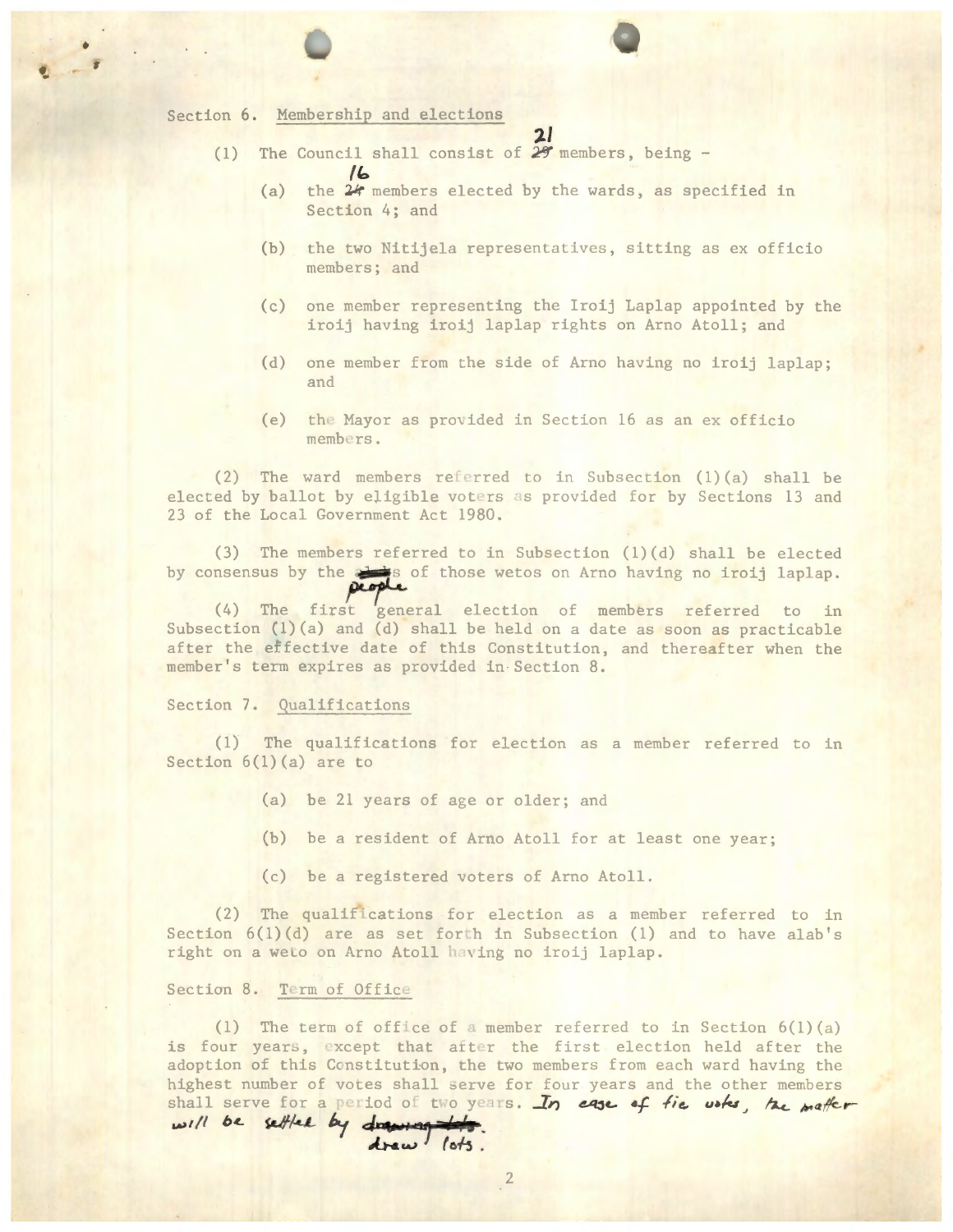$(2)$  The term of the member referred to in Section 6(1)(c) shall be four years and shall commence upon announcement of his appointment and terminate at the same time as the members referred to in Section  $6(1)(d)$ .

(3) The term of member referred to in Section 6(l)(d) is four year and commences with the announcement of his election and terminates on the day before the day set for the first election meeting at the next general election to the Council for his seat.

# Section 9. Vacation of seats

( 1) The seat of a member of the Council becomes vacant if, and only if -

- (a) his term of office terminates in accordance with Section 8; or
- (b) he ceases to possess the qualifications for election that he was required, under Section 7, to have at the time of his election or appointment; or
- ( c) he dies; or
- (d) he resigns his seat by notice in writing to the local government; or
- (e) he is removed from office under Subsection (2).

(2) The Council may, by the affirmative vote of not less than  $3/4$ of the total membership of the Council, remove a member from office, for cause.

### Section 10. Casual vacancies

(1) If the seat of a member of the Council referred to in Section 6(1)(a) becomes vacant otherwise than by the termination of his term of office in accordance with Section 8, the vacancy shall be filled as soon as practicable by a special election in the ward or area that he represented.

### Section 11. Meeting

(1) Meetings of the Council shall be held at least once in every month of the calendar, on such days and at such times as are fixed by the Council, by resolution, or in default by the Mayor, by notice in accordance with the Rules of Procedure of the Council.

(2) The Chief Electoral Officer shall, as soon as practicable after the declaration of the results of the first general election to the Council, by notice to all members call a meeting of the Council.

(3) The Mayor may at any time, and shall as soon as practicable after receipt of a petition of a majority of the members of the Council, stating the business to be dealt with, call a meeting of the Council by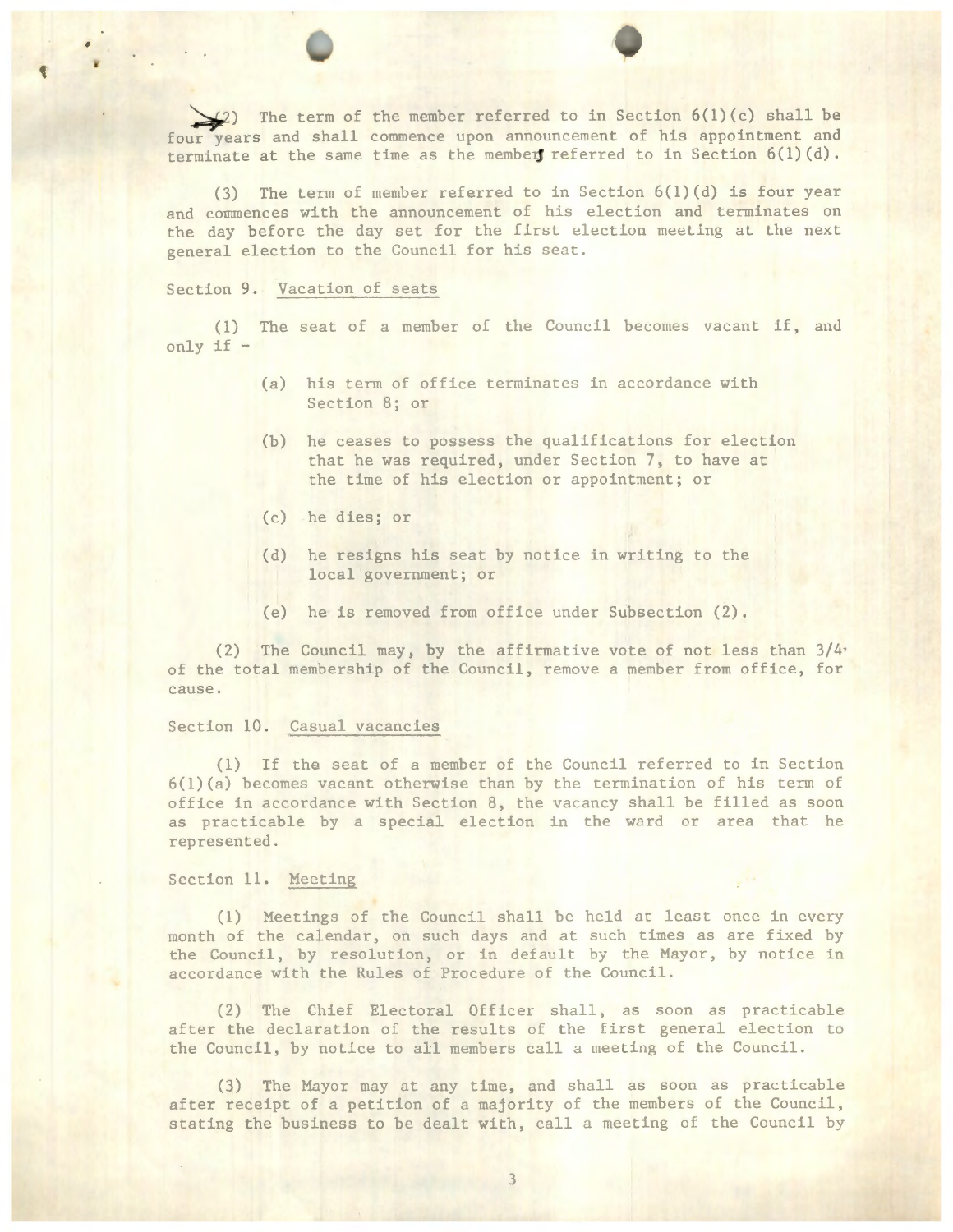notice in accordance with the Rules of Procedure of the Council stating the business to be dealt with.

 $(4)$  A special meeting shall deal only with the subjects stated in the notice calling the meeting.

(5) Heetings of the Council shall be held in public .

(6) The quorum for a meeting of the Council is a majority of the total number of the membership of the Council.

(7) The Hayor shall preside at all meetings of the Council at which he is present and, subject to Section 18 and to the Rules of Procedures of the Council, in his absence or during a vacancy in his office a member elected by the members present shall preside.

(8) Except as otherwise provided by the Local Government Act 1980, all questions before a meeting of the Council shall be determined in accordance with the majority of the votes of the members present and voting, but no question shall be decided on an evenly-divided vote.

## Section 12. Procedures

1

(1) The Council shall keep and publish a journal of its proceedings .

(2) The Council shall make Rules of Procedure, not inconsistent with this Constitution, any Central Government law or any Ordinance of the local government, for the regulation and orderly conduct of its proceedings and the dispatch of its official business.

(3) Subject to this Constitution, any Central Government law or any Ordinance of the local government, the Council may regulate its own proceedings.

# Section 13. Committees

The Council may establish standing and other committees to deal with any matter that can in its opinion more properly or more conveniently be dealt with by a committee.

### PART IV - THE HEAD OF THE LOCAL GOVERNMENT

# Section 14. Office of the head of the local government

An office of head of the local government, who shall be known as the Hayor, is hereby established for the local government.

# Section 15. Qualifications

The qualifications for the office of Hayor are as follows:

(a) be  $25$  years of age or older; and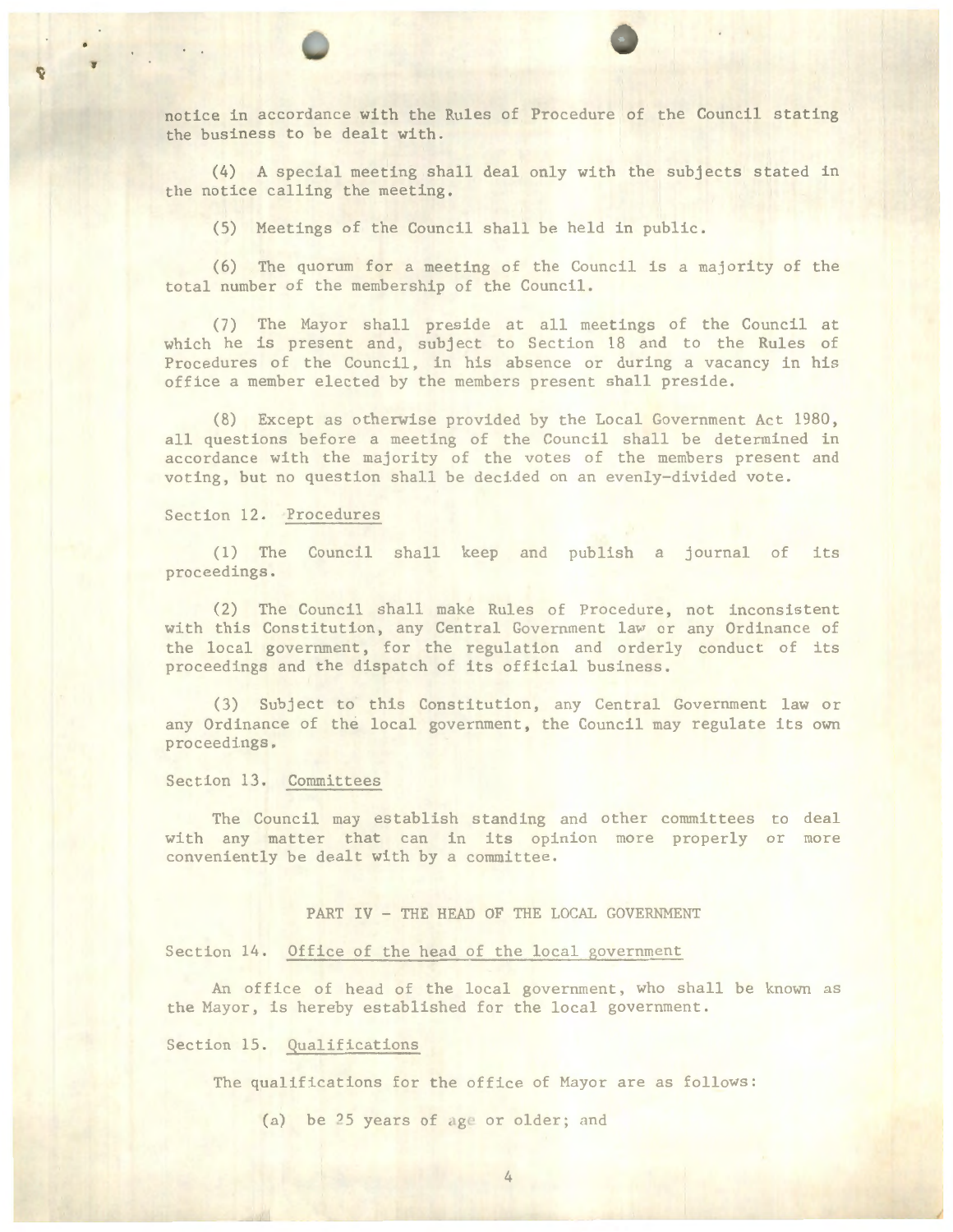- (b) have land rights on Arno Atoll; and
- (c) be a registered voter of Arno Atoll; and
- (d) be a resident of Arno Atoll for at least one year immediately preceeding his election.

# Section 16. Election

(1) The Mayor shall be elected by the eligible voters of Arno Atoll by ballot as provided in Sections 13 and 23 of the Local Government Act 1980.

(2) The first general election for the office of Hayor shall be held with the first general election for council members as provided in Section 6(4) and thereafter as near as possible to the fourth anniversary of the proceeding general election for the office of Hayor, with the general elections for Council members.

(3) The term of office of the Hayor shall be four years and shall commence with the announcement of his election and terminate when his successor's election has been announced.

Section 17. Vacation of office

- (1) The office of the Mayor becomes vacant if, and only if
	- (a) his term of office terminate in accordance with Section  $16(3)$ ; or
	- (b) he ceases to possess the qualifications he was required to have under Section 15; or
	- (c) he dies; or
	- (d) he resigns his office by notice in writing to the local government; or
	- (e) he is dismissed from office by an affirmative vote of not less than 2/3 of the total membership of the Council.

(2) If the office of the Mayor becomes vacant for reason other than the termination of his office in accordance with Section 16(3), this vacancy shalJ be filled as soon as practicable by a special election.

Section 18. Acting head of the local government

(1) In the event of the absence or incapacity of the Mayor, his functions shall be performed by a member of the Executive Committee appointed by him or, in default, the Executive Committee.

(2) For the purpose of the performance of any function of the Mayor that a member of the Executive Committee is authorized to perform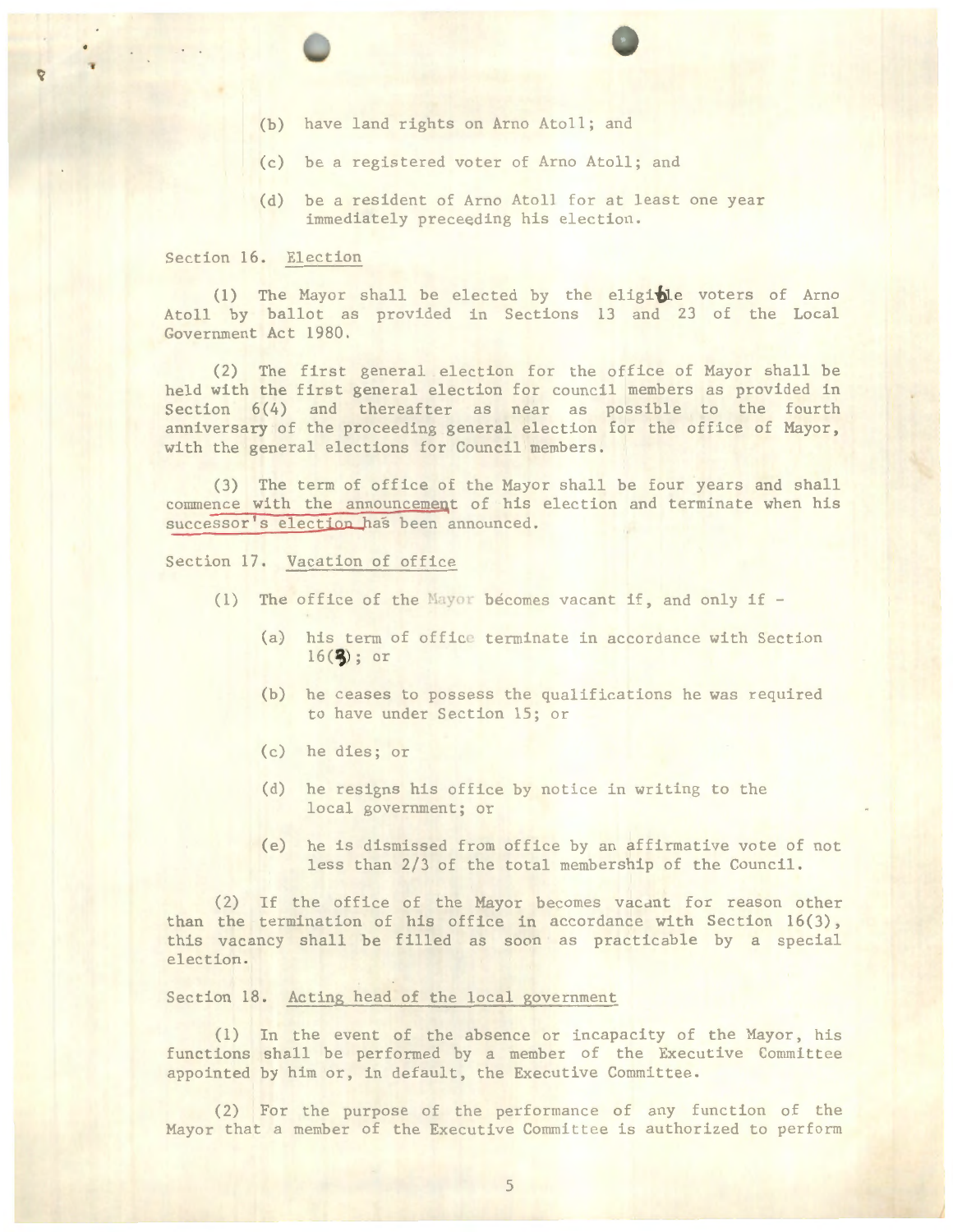by virtue of Subsection (1), the member shall be deemed to be the Mayor, and any reference in any law or in the Rules of Procedure of the Council to the Mayor shall be read as including a reference to that member accordingly.

Section 19. Functions of the head of the local government

The Mayor has such powers, functions, duties and responsibilities as are conferred or imposed on him by this Constitution, an Ordinance of the local government, a Central Government law or the Rules of Procedure of the local government.

## PART V - THE EXECUTIVE

#### Section 20. Establishment of the executive

( 1) An executive committee of the local government, to be known as the Executive Committee of the Arno Atoll Council, is hereby established, which shall, in accordance with Section  $14(1)$  of the Local Government Act 1980, be the principal executive arm of the local government.

(2) The Executive Committee is collectively responsible to the executive government of the local government area, and for the performance of the functions of the Executive Committee and the members of the Executive Committee under this Constitution, any ordinance of the local government or a Central Government law.

### Section 21. Composition

- (1) The Executive Committee shall consist of
	- (a) the Mayor; and
	- (b) three members of the Council appointed by the Hayor in writing, to be known as Executive Members.
- $(2)$  The quorum for a meeting of the Executive Committee is two.

Section 22. Vacation of office

(1) The office of the Mayor becomes vacant in accordance with Section 17.

 $if-$ (2) The office of an Executive Member becomes vacant if, and only

- (a) his seat in the Council becomes vacant under Section 9; or
- (b) the office of the Hayor becomes vacant under Section 17; or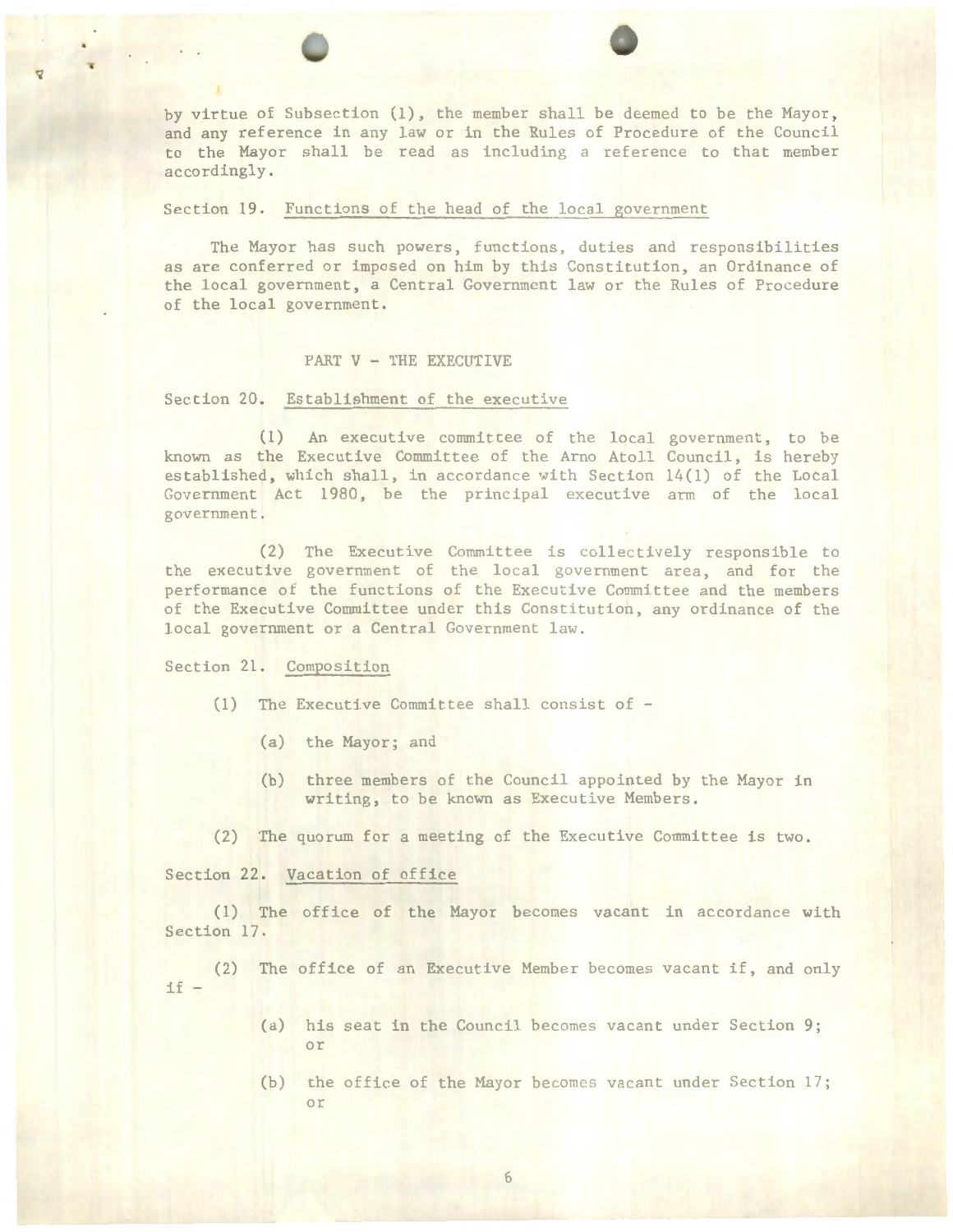- (c) he is dismissed from office under Subsection (3); or
- (d) he resigns his office by notice in writing to the Mayor.

(3) The Mayor may at any time, with or without cause, dismiss an Executive Member from office.

(4) If the office of the Hayor becomes vacant otherwise then by reason of his dismissal under Section 17(2), the Executive Hembers shall continue to perform their functions (including the function of appo inting under Section 18 a member of the Executive Committee to perform the function of the Mayor).

(5) If the office of an Executive Member becomes vacant by reason of the termination of the term of his office as a member of the Council under Section 8, he may continue to perform the functions of an Executive Member· until a new Hayor is elected, but unless he becomes again a member of the Council he shall not vote or take part in its deliberations .

## Section 23. Acting appointments

In the event of the absence or incapacity of an Executive Member, the Mayor may -

- (a) appoint another Executive Member to perform some or all of his functions; or
- (b) appoint a member of the Council to act as an Executive Member,

or both, during the absence or incapacity.

# Section 24. Allocation of responsibilities to Executive Members

 $(1)$  Subject to this Constitution, any Ordinance of the local government and any Central Government law, the Mayor may from time to time allocate to an Executive Hember responsibility for matters within the competence of the Executive Committee (including responsibility for the administration of Ordinances of the local government).

(2) The Mayor is responsible for any matter responsibility for which is not for the time being allocated under Subsection (1).

(3) Nothing in this section affects the collective responsibility of the Executive Committee under Section 20(2).

# Section 25. Functions of the Executive Committee

The Executive Committee has such powers, functions, duties and responsibilities as are conferred or imposed on it by this Constitution, an Ordinance of the local government or a Central Government law.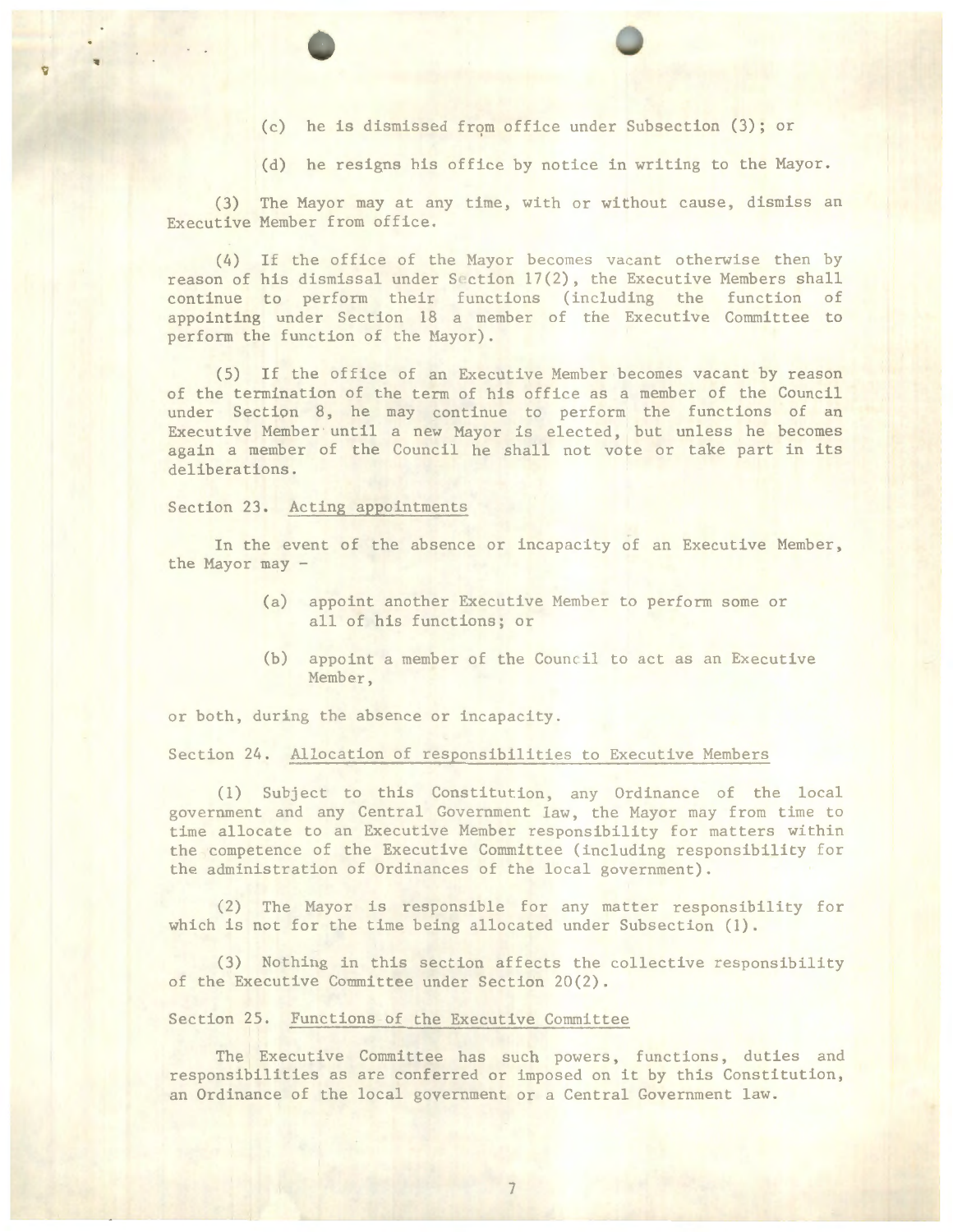### Section 26. Advice to the Council, etc., of certain matters

·,

(l) The Mayor shall promptly notify the Council and the Minister of the Government of the Marshall Islands responsible for local government matters of -

- (a) the appointment, dismissal or resignation of a member of the Executive Committee; or
- (b) the appointment, or the termination of the appointment, of a member of the Council to act as an Executive Member under Section 23(b); or
- (c) the appointment by him of a member of the Executive Committee to perform the functions of the Mayor under Section 18(1); or
- (d) the allocation under Section 24(1) of responsibilities to Executive Members and the appointment under Section 23(a) of an Executive Member to perform functions of another Executive Member.

(2) The Executive Committee shall promptly notify the Council and the Hinister of the Government of the Marshall Islands responsible for local government matters of the appointment by it of a member of the Executive Committee to perform the functions of the Mayor under Section  $18(1)$ .

(3) The Clerk of the local government shall promptly notify the Council and the Hinister of the Government of the Harshall Islands responsible for local government matters of the resignation of the Mayor under Section  $17(1)(c)$ , or of the dismissal of the Mayor under Section  $17(2)$ .

### PART VI - FINANCE

Section 27. Control of revenue and expenditure

(1) No taxes shall be imposed and no other revenue shall be raised, and no money of the local government shall be expended, unless authorized by law.

(2) Subsection (l) does not apply to the acceptance of grants (other than loans) from the Government of the Marshall Islands, nor to expenditure from such grants for the purposes for which, and subject to the conditions on which, they are made.

(3) All money received by the local government shall, unless otherwise authorized by Ordinance of the local government or by or under Local Government 1980, be paid into a fund or account established in accordance with such an Ordinance or the Financial Memoranda.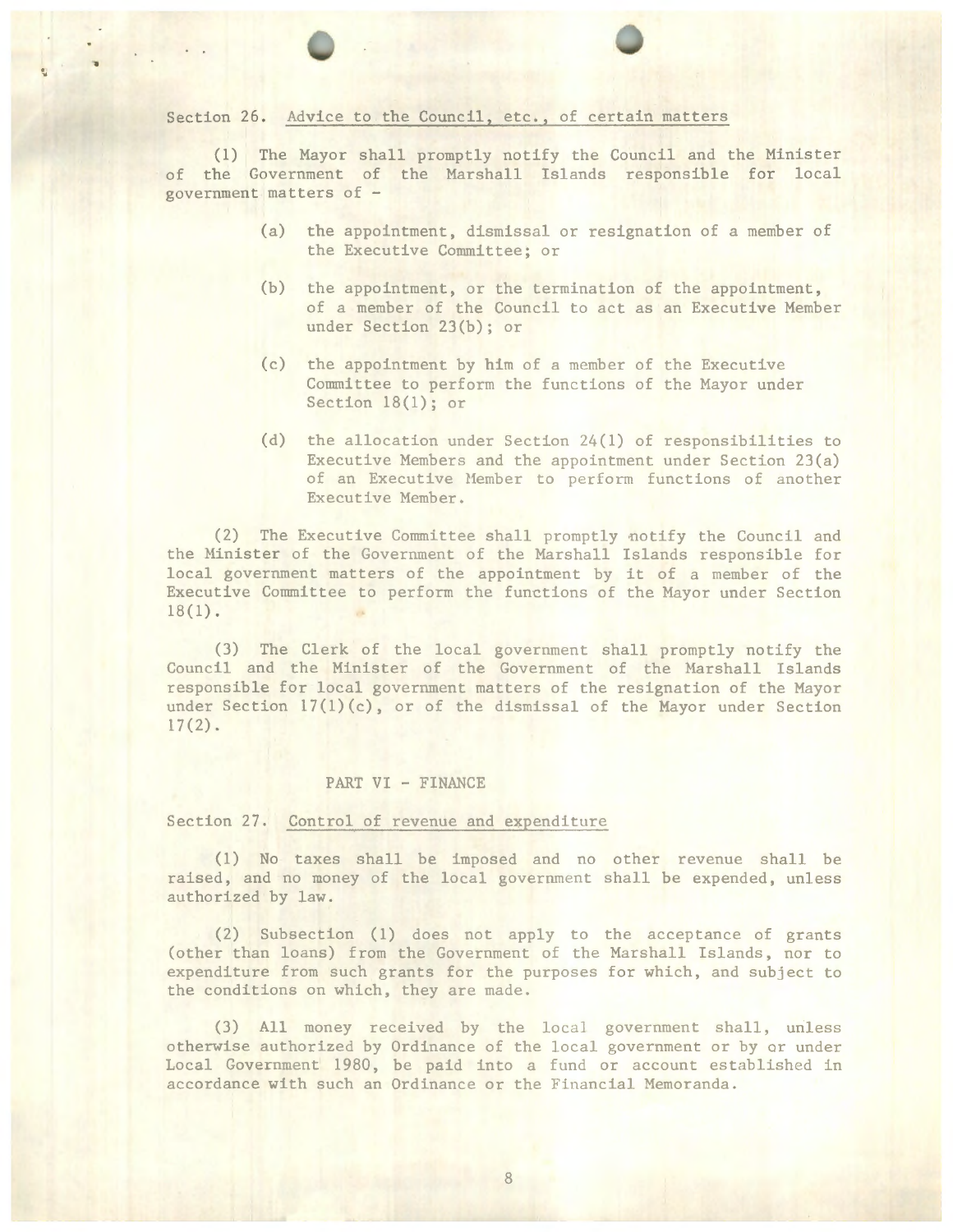# Section 28. Financial responsibility of the Executive Committee

(1) It is the responsibility of the Executive Committee to make proposals to the Council on all matters relating to the budget, and in particular the Executive Committee shall make recommendations to the Council for the raising of taxes and other revenue, and for the expenditure of money of the local government.

(2) The Executive Committee is accountable to the Council for all expenditure of money of the local government and for relating such expenditure to appropriations made by the Council or to other authority conferred by this Constitution, an Ordinance of the local government or a Central Government law.

(3) Except on the recommendation or with the consent of the Executive Committee, signified by or on behalf of the Mayor, the Council shall not make or approve any Ordinance or other proceeding introduced by a member other than the Hayor or an Executive Member if the Ordinance or proceeding would, in the opinion of the member of the Council presiding -

- (a) dispose of or charge any of the revenues of the local government; or
- (b) revoke or alter (otherwise than by way of reduction) any such disposition or charge; or
- such disposition or charge; or<br>
(c) impose, alter or abolish any tax, rate, due, fee or fine.

## Section 29. Budgets and appropriations

'1

(1) The Executive Committee shall cause to be introduced into the Council in respect of each financial year -

- (a) a set of budget estimates of revenue and expenditure; and
- (b) an Appropriation Ordinance to make appropriations for expenditure, and may introduce additional supplementary estimates and Supplementary Appropriation Ordinances.

(2) Subject to any Local Government Administrative Memoranda issued under Section 41(1) (a) of the Local Government Act 1980 in relation to the format of Ordinances and to any Local Government Financial Memoranda issued under Section 41(2) of that Act, Appropriation Ordinances and Supplementary Appropriation Ordinances shall follow the general form of Central Government Appropriation Bills and Supplementary Appropriation Bills under Article VIII, Sections 6 and 8 of the Constitution of the Marshall Islands.

(3) Subject to any Local Government Financial Memoranda issued under Section  $41(2)$  of the Local Government Act 1980, an Ordinance of the local government may make provlsJon, in accordance with the principles of Article VIII, Sections 7 and 9 of the Constitution of the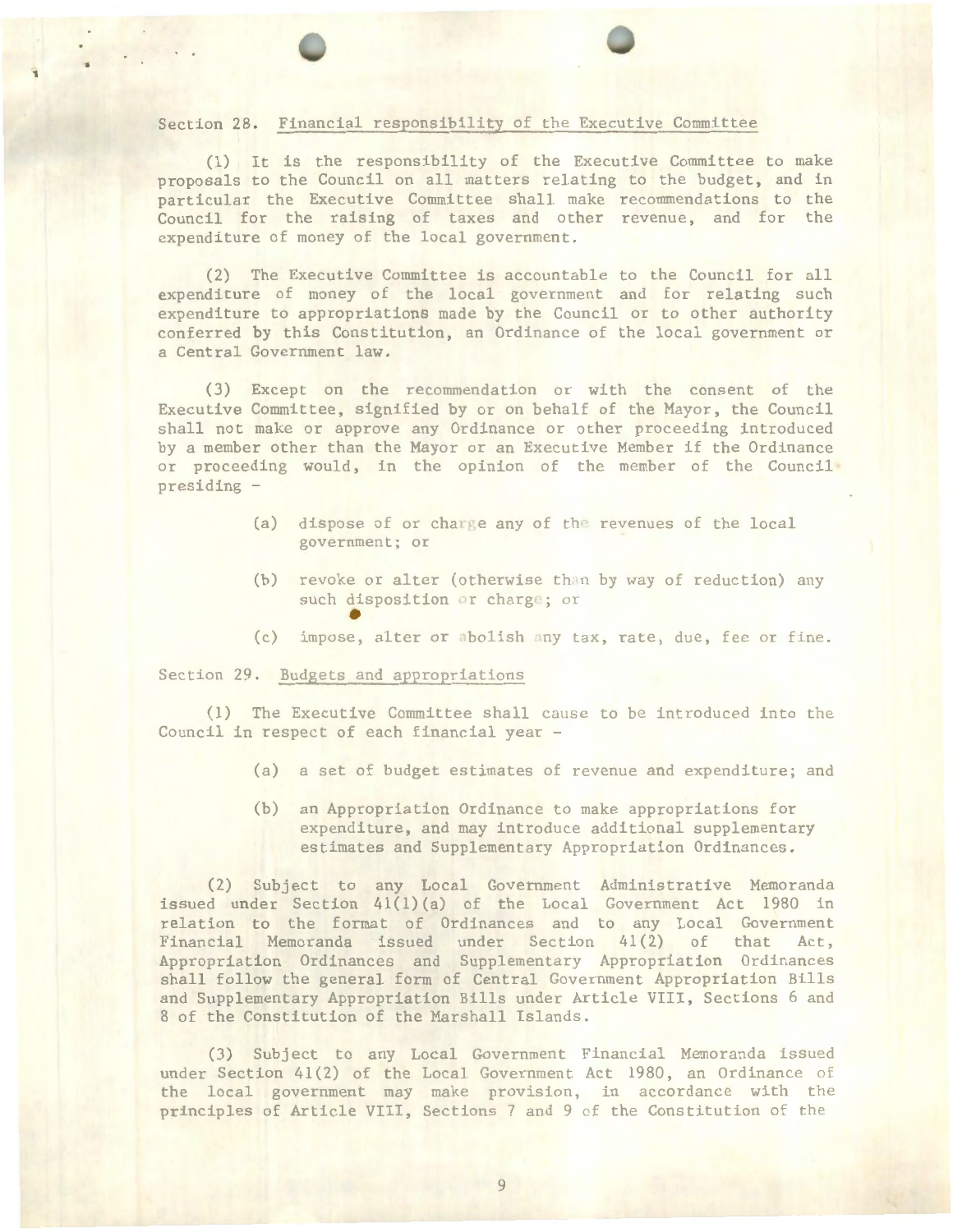Harshall Islands, for anticipated and re-programmed expenditure and <sup>a</sup> Contingencies Fund.

(4) Nothing in this section prevents appropriations for specific purposes being included in an Ordinance of the local government other than an Appropriation Ordinance or a Supplementary Appropriation Ordinance.

(5) Appropriations lapse at the end of the financial year to which they respectively relate, unless, in relation to any particular head of appropriation, an Ordinance of the local government provides otherwise.

Section 30. Loans

'\.

The local government shall not accept loans, grant charges against its future revenue, or incur indebtedness chargeable to future revenue otherwise than in accordance with Section 50 of the Local Government Act 1980.

Section 31. Accounts

(l) The Executive Committee shall cause to be kept full and proper accounts and records of revenue and expenditure of the local government, assets of or under the control of the local government and liabilities of the local government.

- (2) The accounts and records shall comply with
	- (a) any Local Government Financial Memoranda issued under Section 41(2) of the Local Government Act 1980; and
	- (b) subject to such memoranda, any. directions of the Auditor-General; and
	- (c) subject to such memoranda and directions, any Ordinance of the local government.

(3) The Executive Committee shall, as soon as practicable after the end of a financial year, lay before the Council accounts relating to all revenues and expenditures of the local government for that financial year, together with any report of the audit of the accounts under Section 32.

Section 32. Audit

(l) In addition to the audit provided for by Section 35 of the Local Government Act 1980, the Auditor-General or *a* person authorized by him may at any time audit the accounts laid or to be laid before the Council under Section 31(3).

(2) The Auditor-General or authorized person shall report to the Council and to the Minister of the Government of the Marshall Islands responsible for local government matters on the audit and shall, in his report, draw attention to any irregularities in the accounts and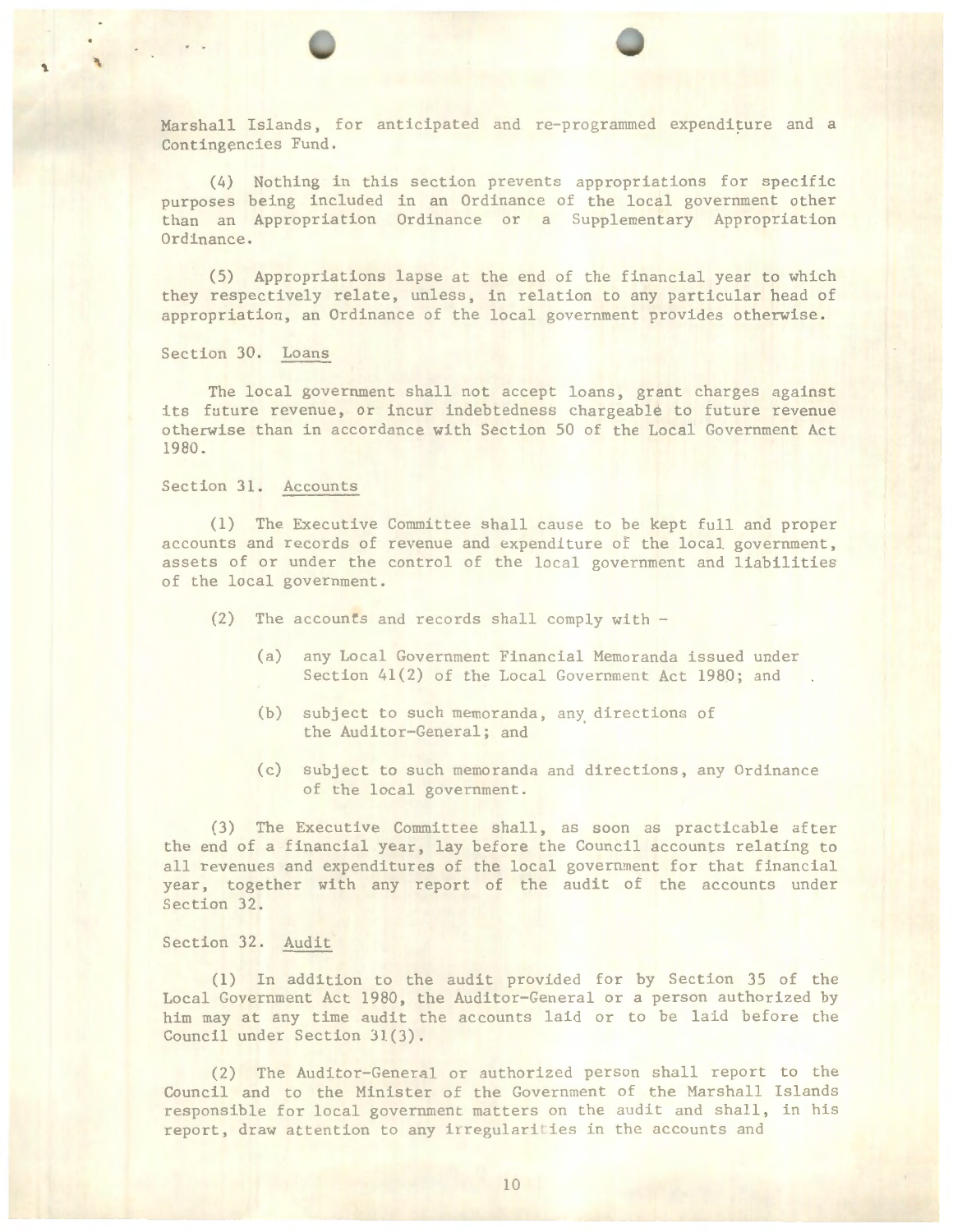records, or in the accounts, as the case may be.

(3) For the purpose of an audit under Subsection (1), the Auditor-General or authorized person has the powers and rights referred to in Article VIII, Section 5 of the Constitution of the Marshall Islands .

## Section 33. Financial Memoranda

.. .

Subject to this Constitution, all persons concerned with the financial administration of the local government shall comply with any Local Government Financial Memoranda issued under Section 41(2) of the Local Government Act 1980.

#### PART VII. - STAFF

Section 34. Employment of staff

(1) The Mayor, on behalf of the local government, may appoint a Clerk of the local government, and such other officers and employees as he considers necessary for the effective operation of the local government.

(2) The local government is the employer of the Clerk and the other officers and employees.

(3) The terms and conditions of appointment and employment of the Clerk and the other officers and employees shall be determined by or under an Ordinance of the local government, and in the absence of such an Ordinance are, with the necessary modifications, those of members of the Public Service holding equivalent positions, for which purpose any reference in any Central Government law to -

- (a) the Chief Secretary or a Department head shall be read as a reference to the Clerk; or
- (b) the Public Service Commission shall be read as reference to the Executive Committee.

Subject to any arrangements made under Section 16(3) Government Act 1980, and to anything to the contrary in any Grdinance of the local government, a member of the Public Service who is seconded to the local government in accordance with the section, or whose services are made available to the local government in accordance with that section, shall be deemed to be an officer of the local government for the purposes of any Ordinance of the local government other than an Ordinance prescribing terms and conditions of employment by the Jocal government.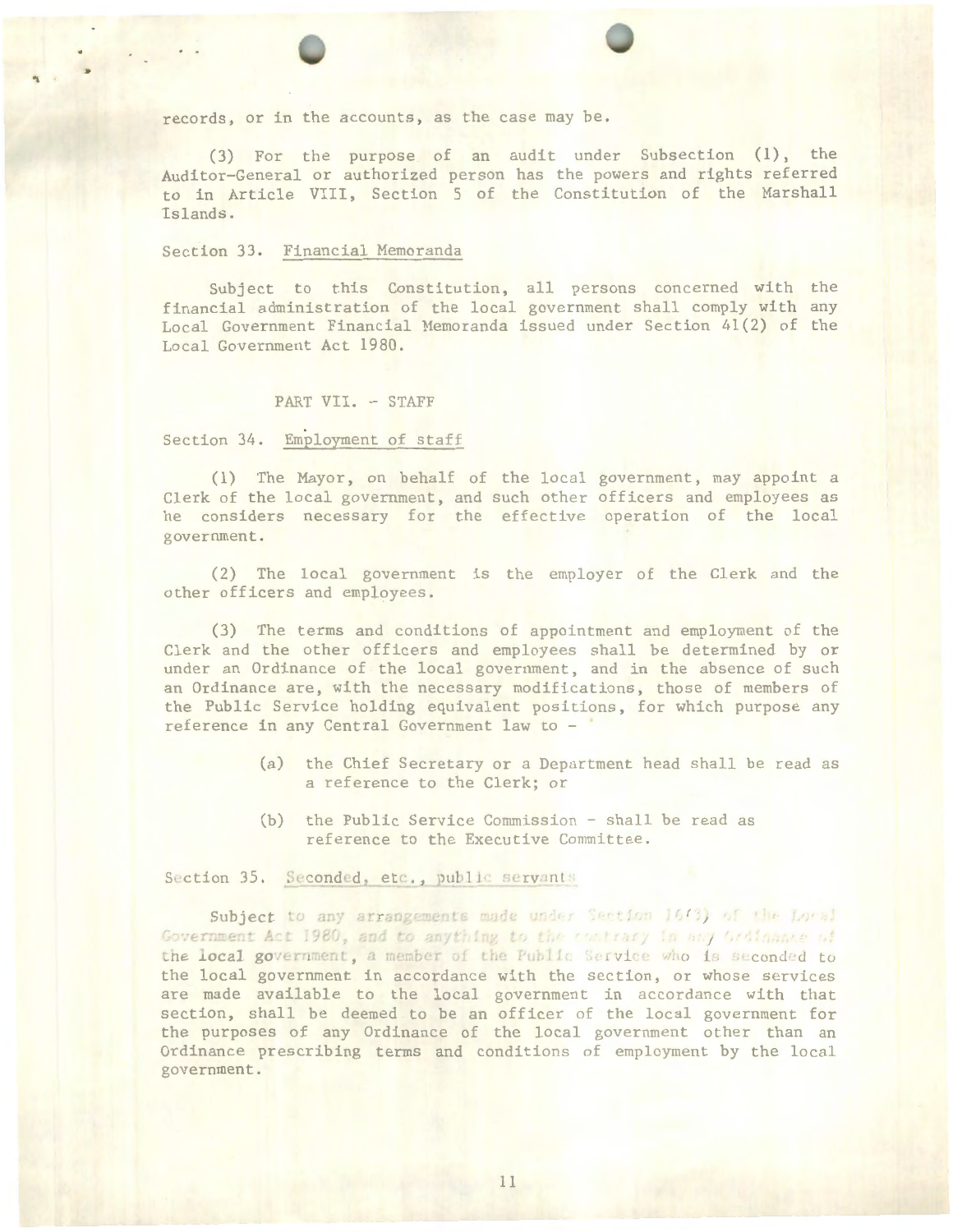# PART VIII - AMENDMENT OF THE CONSTITUTION

### Section 36. Method of amendment

.. .

(1) This Constitution may be amended by Ordinance of the local government approved on two occasions by a two-thirds majority of the total membership of the Council, provided that not less than 30 days, or such shorter period as is approved in any particular case, and for a special reason, by the Minister of the Government of the Marshall Islands responsible for local government matters, has elapsed between the first and second occasion.

(2) If the Hinister of the Government of the Harshall Islands responsible for local government matters recommends to the local government amendments to this Constitution, the. Council shall consider those amendments, but need not adopt them, without modification.

### PART IX - MISCELLANEOUS

### Section 37. Central Government recommendations as to Ordinances, etc.

If the Hinister of the Government of the Marshall Islands responsible for local government matters recommends to the local government that an Ordinance be made, amended or repealed, the Mayor shall cause the recommendation to be presented to the Council together with the comments of the Executive Committee on it.

# Section 38. Advice as to Validity of Ordinance, etc.

 $(1)$  The Mayor may, and shall if so directed by the Council, request the Hinister of the Government of the Marshall Islands responsible for local government matters for a report by the Attorney- General on the validity of an Ordinance or proposed Ordinance of the local government, or of any action or proposed action by the local government.

(2) If the Minister furnishes a report as requested in accordance with Subsection (1), the Mayor shall present the report to the Council.

### Section 39. Vacancies

The validity of any thing done by the Council or the Executive Committee or, subject to any Ordinance of the local government and to the Rules of Procedure of the Council, of a committee of the Council is not affected by any vacancy in its membership, provided that the number necessary to form a quorum for a meeting remains.

# Section 40. Service

Where any document or thing is to be given to, served on or  $communicated to a local government at a time when  $-$$